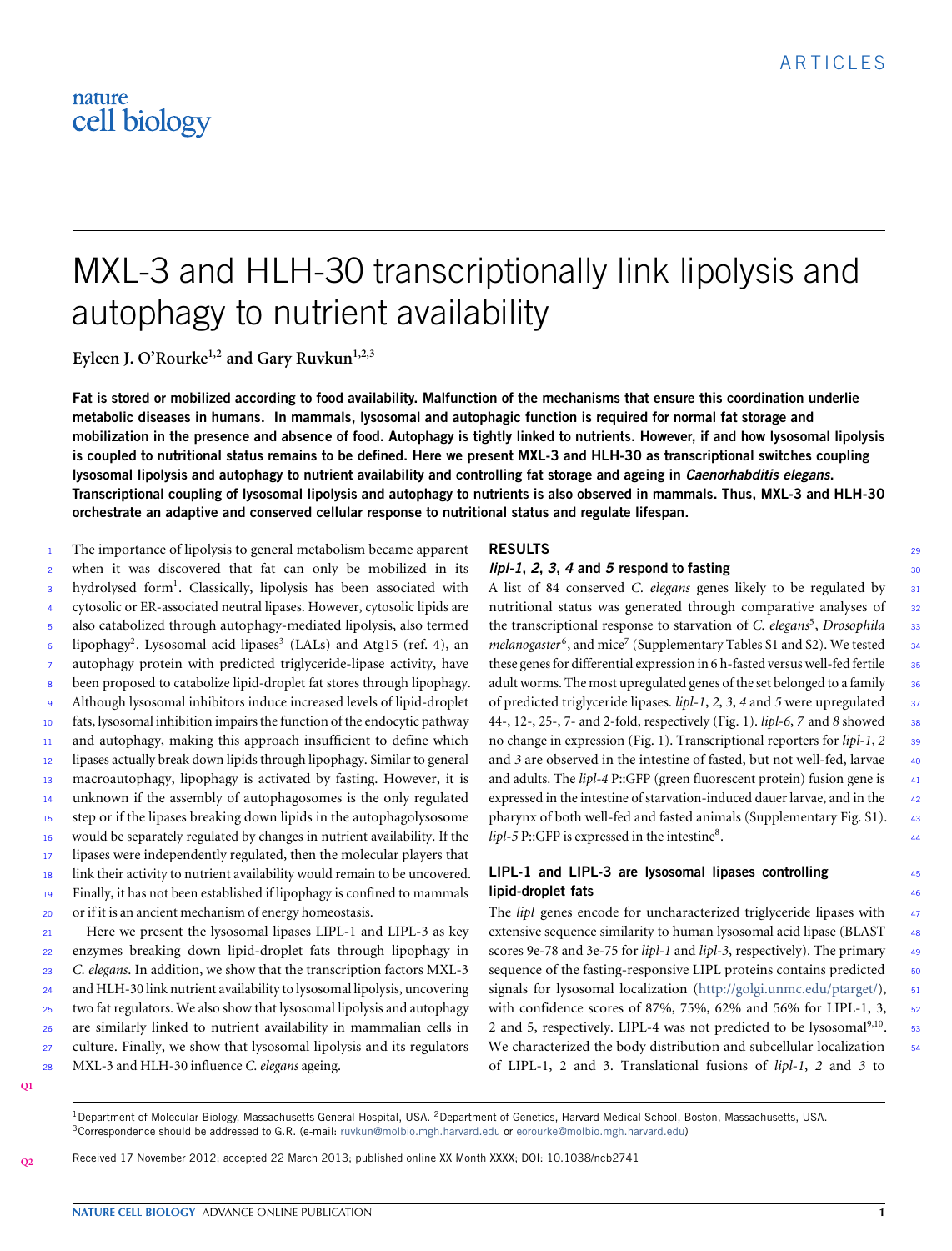

<span id="page-1-0"></span>**Figure 1** *lipl-1* to *5* are upregulated on fasting. RNA was extracted from young fertile adults fed *ad libitum* or fasted for 6 h. ddCts were calculated normalizing to *ama-1* and the efficiency of the primer sets as previously described<sup>28</sup>. Means+s.e.m. are depicted. *lipl-1* to *lipl-5* data are derived from six independent experiments. *lipl-6* to *lipl-8*, *n* = 3 independent experiments. Significant *t*-test derived *P*-values are indicated. WT, wild type.

 either GFP or TagRFP (red fluorescent protein) reveal expression of these proteins in the lumen of the gut and/or vesicles within the intestine (Supplementary Fig. S2a). Confocal microscopy shows that LIPL-1 and 3 co-localize with the lysosomal marker PGP-2 (ref. 11; [Fig.](#page-2-0) [2a](#page-2-0)). Furthermore, fractionation of whole lysates of worms expressing LIPL-3::TagRFP shows that both the acid lipase activity and LIPL-3::TagRFP co-fractionate with the canonical lysosomal enzyme acid phosphatase (Supplementary Fig. S2b), confirming that LIPL-1 and 3 localize to the lysosomal-related organelle of *C. elegans*. Moreover, *lipl-1(tm1954) lipl-3(tm4498)* double mutant worm lysates have reduced acid lipase activity (pH 4.5; [Fig.](#page-2-0) [2b](#page-2-0)), but normal neutral lipase 12 activity (Supplementary Fig. S2c), suggesting that LIPL-1 and 3 are only

<span id="page-1-1"></span>**[Q3](#page-11-2)** <sup>13</sup> active in the acidic conditions that characterize the lysosomal lumen. Lysosomal lipases have been proposed to break down lipid-droplet fats<sup>3</sup> <sup>15</sup> . We investigated the impact of inactivating *lipl-1* and *lipl-3* on the accumulation of cytoplasmic fats. *lipl-1* and *lipl-3* double mutant larvae show threefold greater fat stores than wild-type larvae [\(Fig.](#page-2-0) [2c](#page-2-0)). A significant increase in fat signal in adult animals is also observed (Supplementary Fig. S3a). Furthermore, dual inactivation of *lipl-1* and *lipl-3* impaired fat utilization on fasting [\(Fig.](#page-2-0) [2d](#page-2-0)). Transmission electron microscopy confirms that *lipl-1 lipl-3* double mutant animals contain while feeding, and retain during fasting, more and larger lipid droplets than wild-type animals (Fig. [2e](#page-2-0) and Supplementary Fig. S3b), further suggesting that *lipl-1* and *3* break down lipids contained in lipid droplets. However, the LIPL lipases do not co-localize with lipid droplets [\(Fig.](#page-2-0) [2f](#page-2-0)).

 In mammals, in basal and fasting conditions, autophagy delivers  $_{28}$  lipid-droplet lipids to the lysosome: a process termed lipophagy<sup>2</sup>. In *C. elegans*, dual inactivation of the essential autophagy genes *lgg-1* and *lgg-2* (LC3 homologues) leads to increased fat accumulation in worms [\(Fig.](#page-2-0) [2g](#page-2-0)), suggesting that lipophagy is conserved across metazoans. 32 Lysosomal<sup>3</sup> and autophagic<sup>4</sup> lipases were proposed to break down lipid-droplet fats through lipophagy. Inhibition of autophagy by RNA interference (RNAi) of *lgg-1* and *lgg-2* in the *lipl-1 lipl-3* double mutant

animals does not lead to further increases in lipid-droplet fat stores 35 [\(Fig.](#page-2-0) [2g](#page-2-0)), confirming that these lysosomal lipases and autophagy are <sup>36</sup> part of the same fat regulatory pathway and suggesting that LIPL-1 and 37 LIPL-3 are the enzymes breaking down lipids through lipophagy in  $\frac{38}{2}$ *C. elegans*. By contrast, no changes in the levels of expression of lipid 39 synthesis or β-oxidation genes were observed in *lipl-1 lipl-3* double 40 mutant animals (Supplementary Fig. S3c). <sup>41</sup>

#### **MXL-3 represses the** *lipl* **genes when food is available** <sup>42</sup>

To identify the transcription factors that link lysosomal lipase mes- <sup>43</sup> senger RNA levels to nutrient availability, a GFP transcriptional 44 fusion to the *lipl-1* promoter (*lipl-1* P::GFP) was used to screen an <sup>45</sup> RNAi sublibrary containing 403 predicted *C. elegans* transcriptional <sup>46</sup> regulators and 193 nuclear hormone receptors (Supplementary Table <sup>47</sup> S3). Inactivation of the basic-helix–loop–helix transcription factor 48 *mxl-3* (Max-like 3) enabled *lipl-1* P::GFP expression under well-fed 49 conditions. Gene expression analyses of two  $mxl-3$  null mutants, 50  $mxl-3(ok1947)$  and  $mxl-3(tm2580)$ , confirmed that MXL-3 represses  $51$  $lipl-1$ , 2, 3 and  $lipl-5$ , but not  $lipl-4$ , in well-fed animals [\(Fig.](#page-3-0) [3a](#page-3-0)). 52 *mxl-3* mRNA levels are also responsive to fasting, dropping by up to 53 15-fold after 5 h of fasting [\(Fig.](#page-3-0) [3b](#page-3-0)), suggesting that *mxl-3* inactivation <sup>54</sup> is part of a physiological response to fasting. Levels of *mxl*-3 transcripts 55 return to 30% of those observed in well-fed animals after 12h of 56 fasting. Similarly, the *lipl* genes return to near basal levels after 18 h <sup>57</sup> of fasting, suggesting that MXL-3 orchestrates a transient response to 58 fasting. A functional MXL-3::GFP fusion protein, which rescues the 59  $mxl-3(ok1947)$  transcriptional phenotype, localizes to the nuclei of 60 intestinal cells and chemosensory neurons (Supplementary Fig. S4a–c). 61 Tissue-specific inactivation of *mxl*-3 in the gut, rather than neurons, 62 triggered a fasting-like transcriptional response (Supplementary Fig. 63 S4d). MXL-3::GFP expressed from a low-copy array localized to the 64 nucleus of well-fed animals, but the signal disappeared from the nuclei 65 after 2 h of fasting and remained undetectable during 6 h of fasting  $66$ [\(Fig.](#page-3-0) [3c](#page-3-0) and Supplementary Fig. S4e). Twenty-two and 68% of intestinal  $\frac{67}{67}$ cells showed nuclear-localized MXL-3::GFP after 12 and 18 h of fasting, 68 respectively [\(Fig.](#page-3-0) [3c](#page-3-0) and Supplementary Fig. S4e). The transient regula- 69 tion of MXL-3 suggests that the transcriptional changes coupled to inac-<br>
<sup>70</sup> tivation of MXL-3 are part of an acute, rather than prolonged, response 71 to nutritional deprivation. The observation that the *lipl* genes and *mxl-3* <sup>72</sup> have opposite patterns of expression and that they are both expressed 73 in the intestinal cells supports the hypothesis that MXL-3 directly 74 represses the *lipl* genes. Furthermore, MXL-3 binds*in vitro* to CACGTG <sup>75</sup> (ref. 12), and this target motif is present within 500 base pairs (bp) of the  $\frac{76}{6}$ transcriptional start sites of *lipl-1*, *2*, *3* and *5*, but not in the promoter <sup>77</sup> region of the fasting-responsive gene *lipl-4*, whose transcription is <sup>78</sup> *mxl*-3 independent. Also, MXL-3 binds and drives expression from the 79 promoter regions of *lipl-1*, 2 and 3, but not *lipl-4* in yeast one-hybrid 80 experiments (Supplementary Fig. S5a). Chromatin immunoprecipi-<br>81 tation (ChIP) of MXL-3::GFP shows that MXL-3 binds *in vivo* to the 82 promoters of *lipl-1* and *3* in well-fed animals and that MXL-3 occupancy <sup>83</sup> of these promoters drops by between 5- and 50-fold in fasting 84 worms [\(Fig.](#page-3-0) [3d](#page-3-0) and SI\_ChromatinIP). In summary, MXL-3 acts as a 85 nutritionally regulated transcriptional repressor of an acute response to <sup>86</sup> fasting that includes induction of the lysosomal lipase genes*lipl-1* and *3*. <sup>87</sup>

Acute inactivation of *mxl*-3 through RNAi leads to a depletion of fat 88 stores that is comparable to the levels of fat consumption induced 89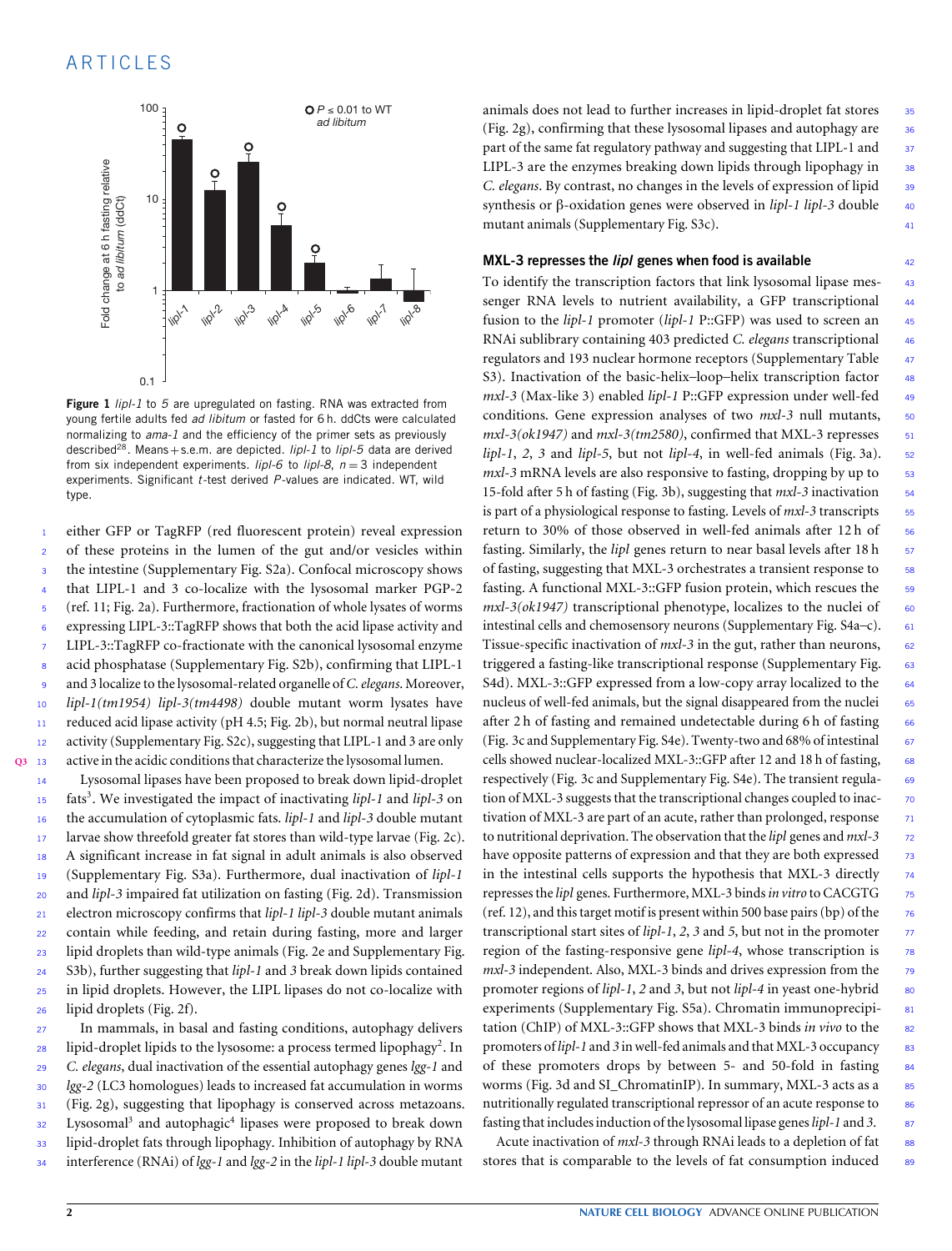

<span id="page-2-0"></span>**Figure 2** LIPL-mediated lysosomal lipolysis controls lipid-droplet fat stores. (**a**) Representative confocal images of LIPL-1::GFP and LIPL-3::TagRFP localization relative to the lysosomal marker PGP-2 show that LIPL-1 and LIPL-3 are localized to the lysosomal-related organelle. (**b**) Acid lipase activity, measured in 1-day adult whole lysates, shows that *lipl-1 lipl-3* double mutant animals have reduced acidic lipolytic capacity. Mean $\pm$ s.d. are presented relative to wild type (WT); significant differences are indicated;  $n = 4$ independent experiments. (**c**) Oil Red O (ORO) staining and fatty acid methyl ester (FAME) analyses of wild-type and *lipl-1(tm1954) lipl-3(tm4498)* double mutant L4 larvae show that lysosomal lipases regulate cytosolic fat stores (see Fig. 2d for adult measurements). Means±s.e.m. are presented relative to wild type; significant differences are indicated;  $n = 3$  independent experiments. (**d**) ORO quantification (mean percentage  $\pm$  s.e.m. relative to wild type on vector control) of wild-type and *lipl-1(tm1954) lipl-3(tm4498)* double mutant young adults fasted for 4 h shows that LIPL-1 and LIPL-3 contribute to fat mobilization on fasting. Wild-type fasted worms show 20% less ORO signal than animals fed *ad libitum* ( $P \le 0.001$ ), whereas

*lipl-1(tm1954) lipl-3(tm4498)* double mutant worms show 7% reduction in ORO signal (a difference that is not significant to well-fed fat levels at *P*  $\leq$  0.01 but it is significant at *P*  $\leq$  0.05). *N* = 3 independent experiments. (**e**) Representative transmission electron microscopy images of well-fed and 6 h-fasted wild-type and *lipl-1 lipl-3* mutant animals (11,500×) show that the *lipl* mutants have more lipid-droplet stores in *ad libitum* fed and fasted conditions. Quantification of vesicle number and size is depicted below the images as mean $\pm$ s.e.m.,  $n = 4$  independent experiments. (**f**) Representative immunostaining against TagRFP and GFP of well-fed transgenic animals expressing LIPL-3::TagRFP and ATGL::GFP shows that LIPL-3 does not localize to lipid droplets. (**g**) ORO staining and quantification (mean percentage±s.e.m. relative to wild type on vector control) of wild-type and *lipl-1(tm1954) lipl-3(tm4498*) double mutant young adults treated post-developmentally (from L4) with RNAi against the essential autophagy genes *lgg-1* and *lgg-2* or vector control show that *lipl-1 lipl-3* and the autophagy genes  $lgg-1$   $lgg-2$  are in the same fat regulatory pathway.  $N=4$ independent experiments.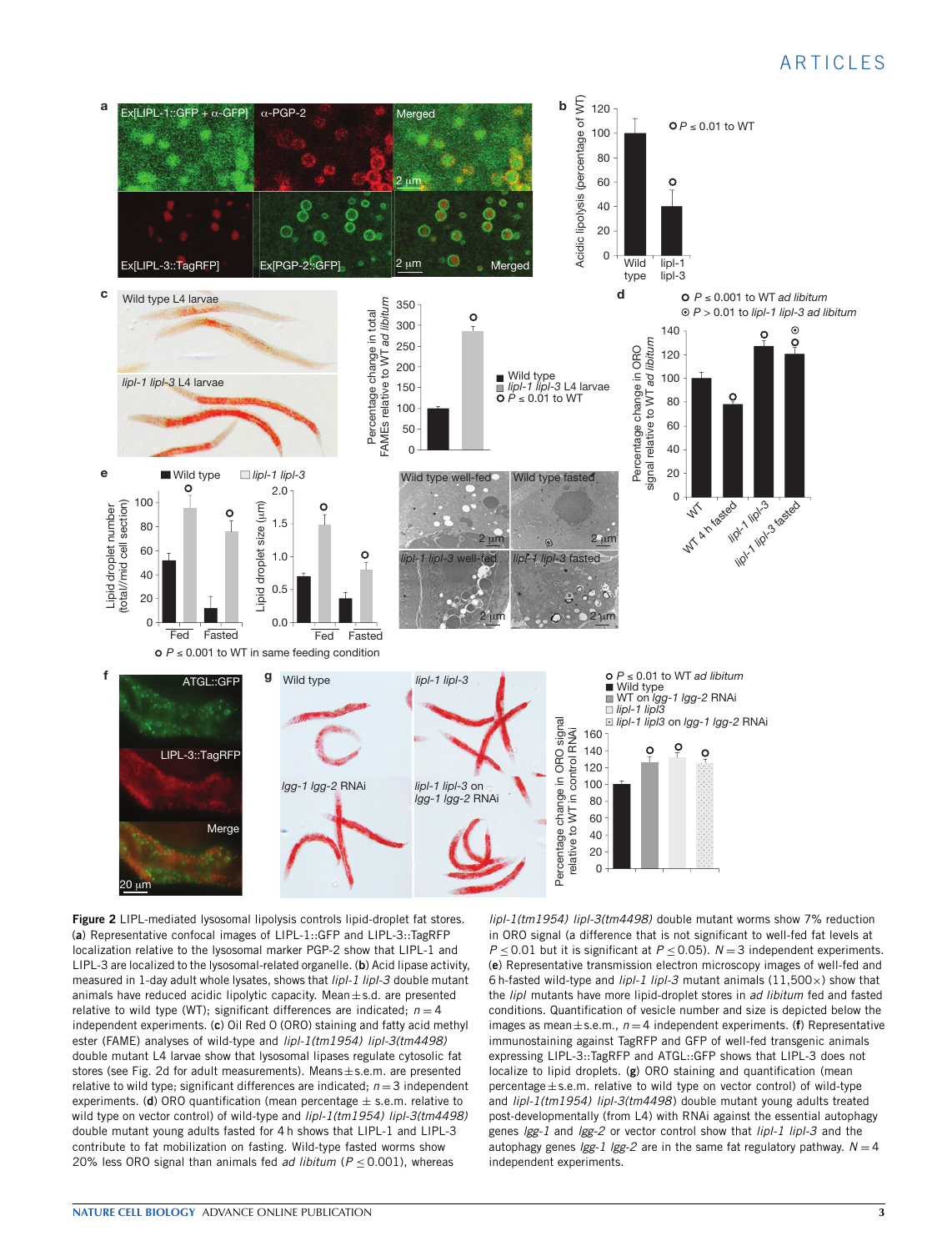

<span id="page-3-0"></span>**Figure 3** MXL-3 represses lysosomal lipolysis in *ad libitum*-fed conditions. (**a**) Expression of *lipl* genes in well-fed *mxl-3(ok1947)* and *mxl-3(tm2580)* young adults normalized to same age well-fed wild-type (WT) worms shows that *mxl-3* loss of function is sufficient to induce *lipl-1* to *3* and *lipl-5*. Mean ddCts+s.e.m. are depicted.  $N = 6$  independent experiments for  $lipI-1$  to  $lipI-5$ , and  $n=4$  independent experiments for  $lipI-6$  to *lipl-8*. (**b**) L4 larvae were fasted and RNA was extracted at the indicated times. Mean ddCts+s.e.m. show that the response *mxl-3* orchestrates is transient. Time 0,  $n = 6$  independent experiments; time  $3-12$  h,  $n = 4$ independent experiments; time  $18-24$  h,  $n=2$  independent experiments. (**c**) Immunostainings of well-fed or 6 or 12 h fasted MXL-3::GFP young adults are presented. Quantification of GFP-positive nuclei relative to total intestinal nuclei (4,6-diamidino-2-phenylindole, DAPI) of two independent experiments shows that MXL-3 transiently delocalizes from the intestinal nuclei during fasting. (**d**) ChIP–quantitative PCR (ChIP-qPCR) analysis

 by fasting [\(Fig.](#page-3-0) [3e](#page-3-0)). Although it is possible that *mxl-3* inactivation also affects β-oxidation, *mxl-3* mutant animals show wild-type levels of oxygen consumption (Supplementary Fig. S5c), suggesting that β-oxidation is not a major metabolic change associated with *mxl-3* loss of function. By contrast, the fast fat depletion induced by acute *mxl-3* inactivation depends on the activity of the lipases LIPL-1 and 3 [\(Fig.](#page-3-0) [3e](#page-3-0)). Taken together, the data support the model that MXL-3 is a key molecular switch, whose inactivation turns on a fat-mobilizing program in response to fasting, and that the LIPL lipases are major players executing this metabolic program.

<span id="page-3-1"></span> We then asked if certain well-characterized nutrient sensors of *C. elegans* regulated the expression of *mxl-3*. Inactivation of **[Q4](#page-11-3)** <sup>13</sup> CeTOR (target of rapamycin) through RNAi or transforming growth factor (TGF-) β (*daf-7(e1372)*) did not affect *mxl-3* expression (Supplementary Fig. S5d,e). On the other hand, impaired insulin signalling (*daf-2(e1368)*) leads to modest (50%) repression of *mxl-3*

of well-fed and 6 h fasted mixed-stage worms expressing MXL-3::GFP presented as Ct in  $\alpha$ GFP immunoprecipitated DNA normalized to input DNA and relative to a mock promoter region (CACTAT site 88 of *ama-1* gene) shows that MXL-3 vacates the *lipl* promoters during early fasting. Three sets of primers surrounding CACGTG target sites found that up to 500 bp of the ATG of the *lipl-1* and *lipl-3* genes were used. A representative experiment is presented; see raw data of two independent experiments in Supplementary Information. (**e**) Wild-type or *lipl-1(tm1954) lipl-3(tm4498)* double mutant animals grown on control RNAi plates were transferred as L4 larvae to control or *mxl-3* RNAi plates, incubated for 12 h at 20 ◦C, and processed for total FAMEs; as a reference, an aliquot of wild-type young adults on control RNAi bacteria was fasted for 6 h. FAME quantification (mean percentage of fed wild type ±s.e.m.) shows that acute *mxl-3* inactivation, as fasting, reduces fat stores in a *lipl*-dependent manner.  $N = 3$  independent experiments. NSD,*P*-value > 0.05.

transcription and six- and twofold induction of *lipl-1* and *lipl-3*, <sup>17</sup> respectively (Supplementary Fig. S5f), suggesting that reduced insulin <sup>18</sup> signalling is only part of the regulatory cascade that links MXL-3 19 function to nutrients.

#### **HLH-30 induces the** *lipl* **genes on fasting** <sup>21</sup>

A candidate gene approach was used to identify transcription factors 22 that activate the *lipl* genes in response to fasting. MXL-3 has the same 23 binding site and shares target genes with HLH-30 (ref. 12), thus we 24 investigated the role of *hlh-30* in the activation of lysosomal lipolysis <sup>25</sup> in fasting worms. In contrast to *mxl-3*, *hlh-30* transcription is induced <sup>26</sup> in fasting worms [\(Fig.](#page-4-0) [4a](#page-4-0)), and repressed on refeeding (Supplementary 27 Fig. S6a). Inactivation of *hlh-30* by a chromosomal mutation, allele 28 *tm1978*, delays the activation of an *hlh-30* transcriptional fusion to GFP <sup>29</sup> (Supplementary Fig. S6b), suggesting that HLH-30 positively regulates <sup>30</sup> its own transcription. Inactivation of CeTOR induces the expression 31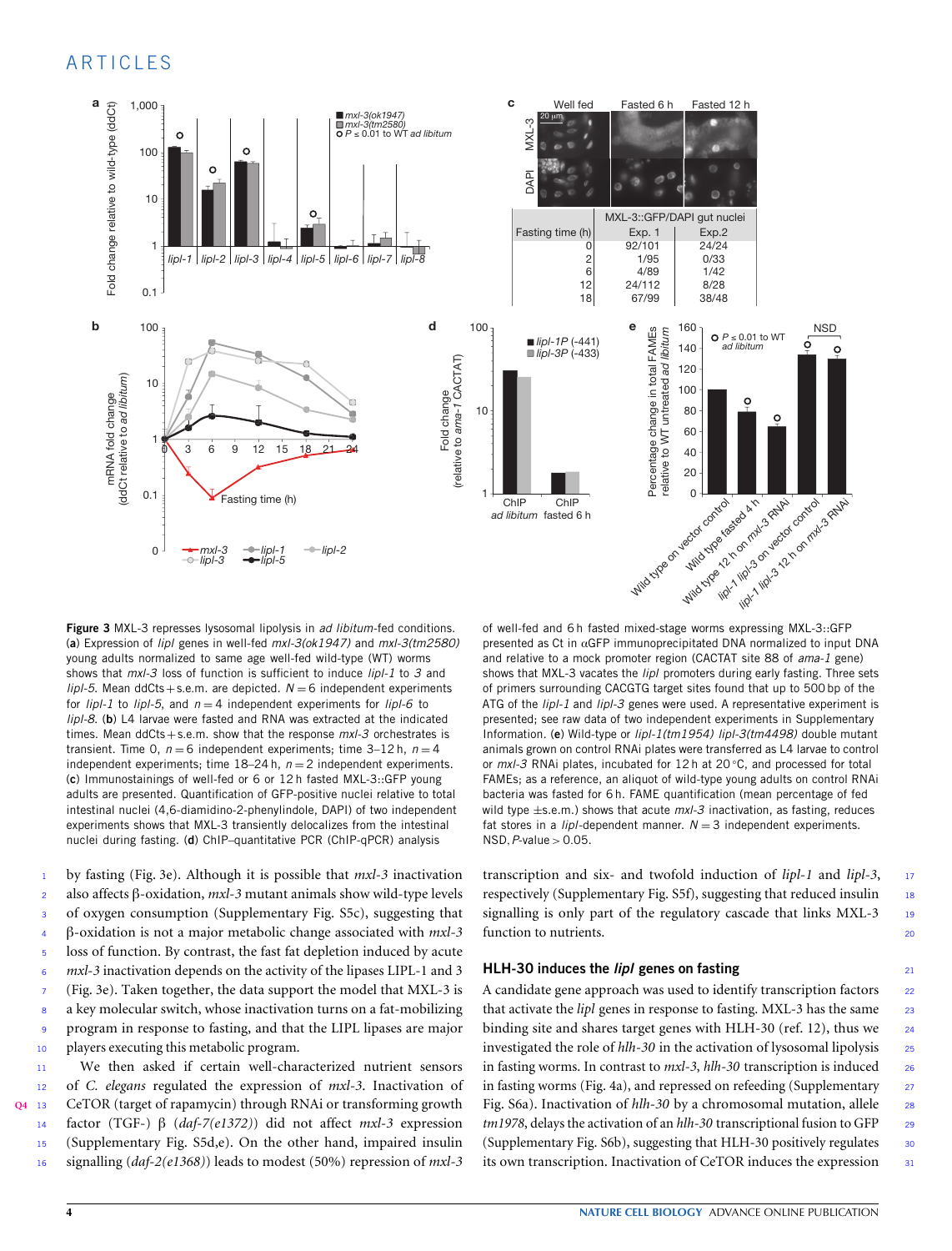

<span id="page-4-0"></span>**Figure 4** HLH-30 induces lysosomal lipolysis on fasting. (**a**) Transcriptional levels of *hlh-30* and the *mxl-3*-dependent *lipl* genes measured in 5 h fasted wild-type (WT) or *hlh-30(tm1978)* young-adult worms depicted as mean ddCt±s.e.m. relative to wild-type *ad libitum*-fed worms show that  $h/h-30$  is induced on fasting and HLH-30 induces lysosomal lipolysis.  $N=4$ independent experiments for  $lipI$  data,  $n = 2$  independent experiments for *hlh-30* mRNA. HLH-30 deficiency fully abrogates *lipl-2*, *3* and *5* (*P* < 0.0001), and impairs *lipl-1* (*P* < 0.01) transcriptional activation on fasting. (**b**) Animals treated from late L3 stage with RNAi against TOR or vector control were harvested as young adults. ddCts calculated and presented as in Fig. 1 show that inhibition of TOR is sufficient to induce *hlh-30* transcription. Means+s.e.m. of three independent experiments are depicted. (**c**) L3 animals carrying the rescuing construct *hlh-30* P::HLH-30::eGFP::hlh-30 (eGFP, enhanced GFP) 3'UTR (untranslated region), well fed or fasted for 8 h show that HLH-30 is enriched in intestinal nuclei of fasted worms (exposure time: well fed, 500 ms; fasted, 100 ms). (**d**) ORO staining of wild-type or *hlh-30(tm1978)* young adults fasted for 8 h reveals that *hlh-30* is required for optimal lipid

 of *hlh-30* [\(Fig.](#page-4-0) [4b](#page-4-0)), revealing that mTOR controls *hlh-30/CeTfeb* at the transcriptional level. On fasting, HLH-30 is enriched in the nuclei [\(Fig.](#page-4-0) [4c](#page-4-0)). In turn, *hlh-30* induces *lipl-2*, *3* and *5* expression during fasting, and contributes to the induction of *lipl-1* [\(Fig.](#page-4-0) [4a](#page-4-0)), suggesting that *hlh-30* would control lipid mobilization on fasting. As expected, *hlh-30* mutants show a reduced capacity to mobilize cytosolic lipids after food withdrawal [\(Fig.](#page-4-0) [4d](#page-4-0)). Mutational inactivation of *hlh-30* does not affect either the basal transcription or fasting-induced repression of *mxl-3*. Conversely, mutation of *mxl-3* does not affect either the basal transcription or fasting-triggered induction of *hlh-30* [\(Fig.](#page-4-0) [4e](#page-4-0)). These findings show that *mxl-3* and *hlh-30* transcripts are independently 12 regulated. Nevertheless, as analysis by ChIP shows that HLH-30 is mobilization on fasting. Mean percentages  $\pm$  s.e.m. are shown relative to well-fed worms treated in parallel,  $n = 3$  independent experiments. (**e**) *mxl-3* and *hlh-30* transcriptional levels in wild-type, *hlh-30(tm1978)* and *mxl-3(ok1947)* mutants in the basal and fasted states show that *mxl-3* transcription is *hlh-30* independent, and *hlh-30* transcription is *mxl-3* independent. Expression is presented relative to wild-type fed animals as mean  $ddCt \pm s.e.m.$  No significant differences relative to wild type in the same feeding state were observed,  $n = 3$  independent experiments. (**f**) Representative ChIP-qPCR analysis of well-fed and 6 h fasted mixed stage worms expressing HLH-30::GFP presented as in Fig. 3d shows that HLH-30 occupies the *lipl* promoters during early fasting. See raw data of two independent experiments in Supplementary Information. (**g**) Transcriptional levels of the *mxl-3*-dependent *lipl* genes in wild-type, *mxl-3(ok1947)*, *hlh-30(tm1978)* or *mxl-3(ok1947);hlh-30(tm1978)* double mutant young-adult worms show that *hlh-30* suppresses the constitutive-induction-of-the-*lipl*-genes phenotype of *mxl-3* mutant animals (mean ddCt±s.e.m. relative to wild-type *ad libitum*-fed worms).  $N = 3$  independent experiments.

rarely associated with the promoters of the lipase genes in well-fed 13 animals [\(Fig.](#page-4-0) [4f](#page-4-0) and SI\_ChromatinIP), even when the *hlh-30* gene is <sup>14</sup> expressed from a high copy number array at higher levels than those 15 observed in fasting animals (Supplementary Fig. S6c), the coordinated <sup>16</sup> relay from repression by MXL-3 to activation by HLH-30 seems critical 17 for the proper expression of the lipase genes in response to nutrient  $\frac{18}{18}$ availability. Consistent with this hypothesis, *lipl-1* and 3 expression 19 is only slightly increased in well-fed animals overproducing HLH-30 20 (Supplementary Fig. S6c). In contrast, during fasting, when MXL-3 is <sup>21</sup> not bound to the lipase promoters, HLH-30 occupies the promoters 22 of the lipase genes and induces expression of these targets [\(Fig.](#page-4-0) [4f](#page-4-0) and <sup>23</sup> Supplementary Fig. S6c). Moreover, loss of *hlh-30* function suppresses <sup>24</sup>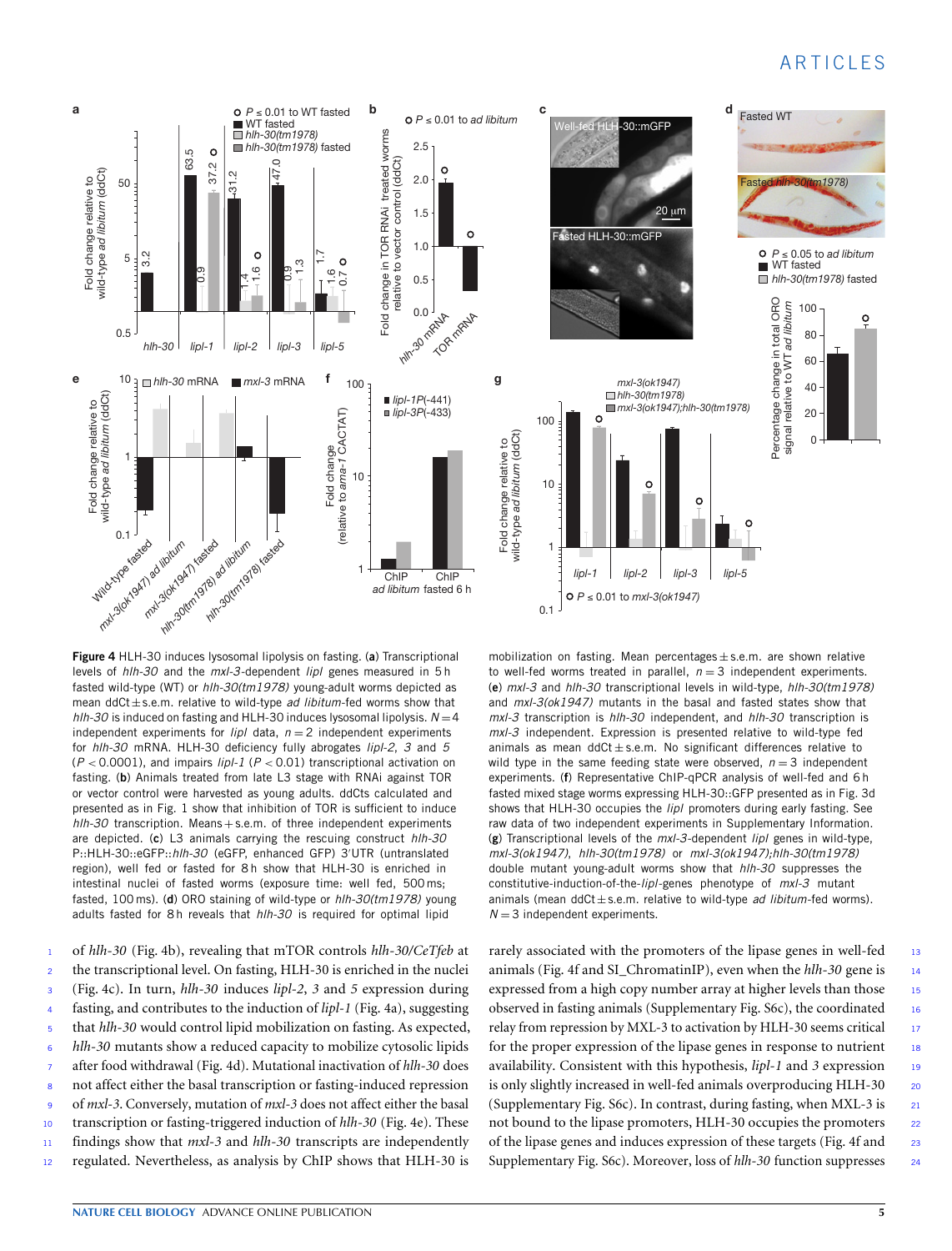

<span id="page-5-0"></span>**Figure 5** HLH-30 activates vital cellular responses to starvation. (**a**) LRO live Nile red-stained images of *hlh-30(tm1978)* and wild-type (WT) L3 larvae starved for 60 h show that *hlh-30* is required for the expansion of the lysosomal compartment on fasting. Quantification as mean±s.e.m. relative to fasted wild-type worms is also presented;  $n = 3$  independent experiments. (**b**) Transcriptional levels of the autophagy genes *lgg-1*, *lgg-2* and *atg-16.2* in fasted wild-type and *hlh-30(tm1978)* young-adult worms show that transcriptional activation of autophagy on fasting is *hlh-30* dependent (mean ddCt $\pm$ s.e.m. relative to wild-type *ad libitum*-fed worms).  $N = 3$ independent experiments. (**c**) The mean percentage (±s.d.) of L1 larvae alive after 48 h fasting in minimum media shows that *hlh-30* mutant animals are sensitive to starvation.  $N = 3$  independent experiments. For L4 survival see Supplementary Fig. S6g.

 the constitutive induction of the lipase genes observed in *mxl-3* mutants [\(Fig.](#page-4-0) [4f](#page-4-0)). Taken together, these findings show that *mxl-3* and *hlh-30* antagonistically regulate lysosomal lipase gene expression in response to nutrient availability. Finally, adaptive induction of the *lipl* genes in fasting animals is independent of the metabolic regulators NHR-49 and SIR-2.1 (Supplementary Fig. S6d,e).

7 During fasting the *C. elegans* lysosomal compartment expands<sup>13</sup>. Inactivation of *hlh-30* causes a reduction of the live Nile red-labelled lysosomal compartment in well-fed (ref. 14 and Supplementary Fig. S6f) and fasting conditions [\(Fig.](#page-5-0) [5a](#page-5-0)), suggesting that, as does its 11 mammalian counterpart<sup>15,16</sup>, *hlh-30* links lysosomal biogenesis to nutrient availability in *C. elegans*.

13 Autophagy is also activated on fasting<sup>17</sup>, and we had observed that autophagy genes are transcriptionally upregulated in fasted animals, so we tested the role of *hlh-30* in the induction of autophagy genes. Fasting *hlh-30* mutants fail to activate the transcription of essential autophagy 17 genes [\(Fig.](#page-5-0) [5b](#page-5-0) and Supplementary Table S4). The results support the model that HLH-30 coordinates the activation of lysosomal lipolysis



<span id="page-5-1"></span>**Figure 6** Lysosomal lipolysis and autophagy are transcriptionally linked to nutrients in mammals. (**a**) Expression analyses of the liver of C57BL/6J 9-week females fasted overnight (ON) for 10 h relative to siblings feeding *ad libitum* show that *LipA* (mouse lysosomal acid lipase), *Map1lc3a* (mammalian *lgg-1*/*lgg-2*) and *Tfeb* (mammalian *hlh-30*) but not *Max* (mammalian *mxl-3*) are transcriptionally linked to nutrients in the mouse liver (median $\pm$ s.e.m. fold change; ddCt). Levels of expression were normalized to *ActB* and *Cog2* as internal controls; all but *Max* differences are significant (*P* < 0.05), *n* = 3 independent experiments. *Cyp4a14* is a positive control. (**b**) Expression analyses of control or h*TFEB* siRNA treated HepG2 cells incubated in EEBS minimal medium for 2, 4 or 8 h, compared with the expression of control or h*TFEB* siRNA treated hepatocytes in complete media, show that *LAL* (human lysosomal acid lipase), *MAP1LC3A* and *TFEB* but not *MAX* are transcriptionally linked to nutrients in human hepatocytes, and *LAL* and *MAP1LC3A* induction under nutrient deprivation are *TFEB* dependent (median dCt±s.e.m.). Levels of expression were normalized to *ACTB* as internal control; all but*MAX* differences are significant ( $P < 0.05$ ),  $n = 3$  independent experiments. *IGFBP* is a positive control.

and autophagy to meet the nutritional needs of the cells. Notably, *hlh-30* <sup>19</sup> mutant animals die prematurely in starvation conditions [\(Fig.](#page-5-0) [5c](#page-5-0) and <sup>20</sup> Supplementary Fig. S6g), demonstrating that *hlh-30* is required to <sup>21</sup> mount an essential metabolic response to starvation. <sup>22</sup>

Essential metabolic responses to food deprivation are expected to be <sup>23</sup> under strong selective pressure and consequently conserved. Support-<br>
<sup>24</sup> ing the view that lysosomal lipolysis is also regulated by nutrients in  $25$ mammals, increased acid lipase activity was observed in liver lysates 26 from fasted, compared with well-fed, C57L/B6 mice (Supplementary 27 Fig. S7a). Furthermore, TFEB, LAL and the essential autophagy gene 28 product LC3 were induced both in the liver of fasted C57L/B6 mice and 29 in serum-deprived HepG2 cells [\(Fig.](#page-5-1) [6a](#page-5-1),b), suggesting that lysosomal  $30$ lipolysis and autophagy may be controlled by similar transcriptional 31 mechanisms across metazoans. Confirming this hypothesis, siRNA 32 inactivation of TFEB impairs the transcriptional activation of LAL and 33 LC3 in nutrient-deprived HepG2 cells [\(Fig.](#page-5-1) [6b](#page-5-1)). In contrast, expression 34 of the closest mammalian homologue of *mxl-3*, *MAX*, was not <sup>35</sup> repressed in either fasted mice or serum-deprived hepatocytes [\(Fig.](#page-5-1) [6,](#page-5-1)b). 36 Nonetheless, expression of mouse *MAX* in *C. elegans* rescued the <sup>37</sup> constitutive induction of lipase genes in *mxl*-3 mutants (Supplementary 38 Fig. S7b), suggesting that MAX, or a close member of the MAX family, 39 could regulate energy homeostasis in higher organisms. <sup>40</sup>

#### **MXL-3 and HLH-30 regulate** *C. elegans* **ageing** <sup>41</sup>

*mxl-3* mutant animals show a constitutive fasting-like transcriptional 42 profile, specifically, the constitutive activation of the lysosomal lipases. 43 Similar to animals subjected to low nutrient intake, *mxl*-3 mutant 44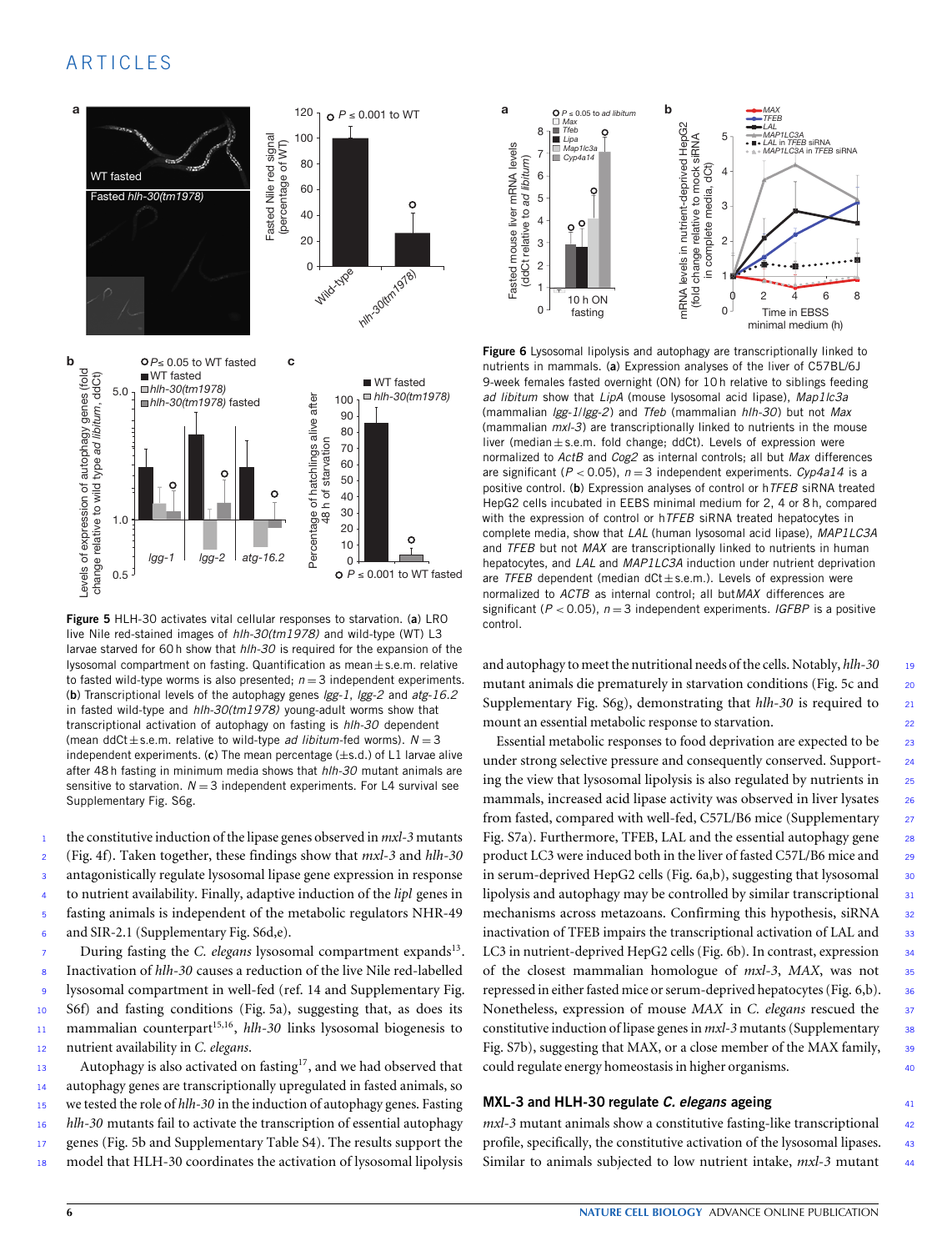

<span id="page-6-0"></span>**Figure 7** Lysosomal lipolysis delays *C. elegans* ageing. (**a**) Wild-type (WT), *mxl-3(ok1947)*, *hlh-30(tm1978)* or *mxl-3(ok1947);hlh-30(tm1978)* double mutant were used in longevity epistasis analyses, revealing that *hlh-30* suppresses the *mxl-3* extended lifespan phenotype. Animals were incubated at 20 ℃ and transferred every other day until cessation of reproduction. The cumulative survival curve is depicted. Kaplan–Meier statistics, calculated using SSPS 17, are also shown. (**b**) Live Nile red quantification of wild-type and *lipl-1 lipl-3* double mutant worms shows that *lipl-1* and *lipl-3* contribute to the clearance of lipids from the endocytic pathway. Mean $\pm$ s.e.m. signal intensity is shown as percentage relative to wild type; significant differences are indicated;  $n = 4$  independent experiments. (c,d) Animals overexpressing LIPL-1 or LIPL-3 were incubated at 25 °C and transferred every other day until cessation of reproduction. **a** Survival presented as mean lifespan (LS) ± s.e.m. **b** Number of uncensored animals (animals that crawled off the plate, bagged, exploded or became contaminated were censored). Data presented as in Fig. 7a show that activated lysosomal lipolysis extends *C. elegans* lifespan.

<span id="page-6-1"></span>

worms are long lived in abundant food conditions [\(Fig.](#page-6-0) [7a](#page-6-0)). The **[Q5](#page-11-4)** <sup>2</sup> *mxl-3* gene is expressed in the intestine and AWC-sensory neurons <sup>3</sup> (Supplementary Fig. S4). *mxl-3* mutants undergo chemotaxis normally

# **ARTICLES**

towards the AWC-specific odorant isoamyl alcohol (Supplementary <sup>4</sup> Fig. S8a), suggesting that this mutant has an intact chemosensory 5 system and that its extended lifespan phenotype is not due to impaired 6 sensory abilities. Furthermore, intestinal-specific expression of *mxl*-3 rescues the *mxl-3* extended lifespan phenotype (Supplementary Table <sup>8</sup> S5). The *mxl-3* mutant long-lived phenotype is additive to the lifespan <sup>9</sup> extension derived from deficient germline stem cells (*glp-1(e2141)*), 10 mitochondrial dysfunction (*clk-1* RNAi) and a hypomorphic mutation 11 in the insulin receptor  $(daf-2(e1368))$ , and it was not suppressed by 12 inactivation of the transcription factors  $skn-1(zu67)$  or  $daf-16(mu86)$ , 13 which are required for lifespan extension due to insulin deficiency 14 (Supplementary Table S6). Although *skn-1* and *daf-16* inactivation <sup>15</sup> partially suppressed the extended lifespan phenotype of the *mxl-3* <sup>16</sup> mutant animals, they affect wild-type longevity to the same extent 17 that they affect the lifespan of the *mxl-3* mutant (20–40%), suggesting 18 they are not required for the *mxl-3* extended lifespan phenotype. The 19 *mxl*-3 ageing phenotype was also additive to the *eat*-2 model of caloric 20 restriction (*eat-2(ad465)*), and it was not suppressed by inactivation of 21 the transcription factor *pha-4* (RNAi), or *rheb-1*, a GTPase required <sup>22</sup> for lifespan extension by intermittent fasting (Supplementary Table 23 S7). Finally, the *mxl*-3 extended lifespan phenotype was additive 24 to starvation-induced lifespan extension (Supplementary Table S7), 25 suggesting that *mxl*-3 does not represent a genetic model of classical 26 caloric-restriction or starvation-induced longevity. <sup>27</sup>

Conversely, *hlh-30* mutants were modestly short lived [\(Fig.](#page-6-0) [7a](#page-6-0)) and <sup>28</sup> loss of *hlh-30* function suppressed the longevity phenotype of *mxl-3* <sup>29</sup> mutants [\(Fig.](#page-6-0) [7a](#page-6-0)). Targets of *hlh-30* affect both lysosomal function 30 and autophagy, two processes implicated in ageing<sup>18–20</sup>. The  $mxl-3$  31 mutants did not show increased autophagy (Supplementary Fig. S8b). 32 Consequently, it is unlikely that *hlh-30* suppresses the *mxl-3* extended 33 lifespan phenotype by impairing autophagic function. In support of 34 this idea, inactivation of the autophagy genes *bec-1* (beclin1 orthologue) <sup>35</sup> or *atg-16.2*, or the transcriptional regulator of autophagy *pha-4*, did <sup>36</sup> not suppress the *mxl-3* longevity phenotype (Supplementary Table S8). <sup>37</sup> The *mxl-3* mutant does not show activated autophagy, but exhibits 38 activated lysosomal lipolysis, and inactivation of *hlh-30* suppressed 39 the induction of lysosomal lipases in *mxl-3* mutants. These findings 40 support the model that increased lysosomal lipolysis extends *C. elegans* <sup>41</sup> lifespan. Efficient clearance of extra- and intracellular components <sup>42</sup> delivered to the lysosome or passing through the endocytic pathway is 43 required for normal ageing<sup>18</sup>. In addition to controlling cytosolic fat 44 stores through lipophagy, the lysosomal lipases LIPL-1 and 3 promote 45 fat mobilization through the endocytic pathway, as made evident by the 46 increased vital Nile red staining observed in *lipl-1 lipl-3* double mutants <sup>47</sup> [\(Fig.](#page-6-0) [7b](#page-6-0)). In agreement with the hypothesis that efficient clearance <sup>48</sup> of lipid moieties from the endosomal/lysosomal compartment slows 49 ageing, overexpression of the *lipl* genes modestly increased *C. elegans* 50 lifespan [\(Fig.](#page-6-0) [7c](#page-6-0),d). The longevity data therefore suggest that increased 51 lysosomal lipolysis enhances somatic endurance, possibly by improving 52 cellular clearance, re-routing energy reserves for somatic maintenance, 53 or some combination thereof. 54

#### **DISCUSSION**

Our data support the hypothesis that the *C. elegans* homologues of 56 human LAL, the LIPL lipases, mediate the mobilization of cytosolic 57 fats through lipophagy, and that active regulation of lipophagy is 58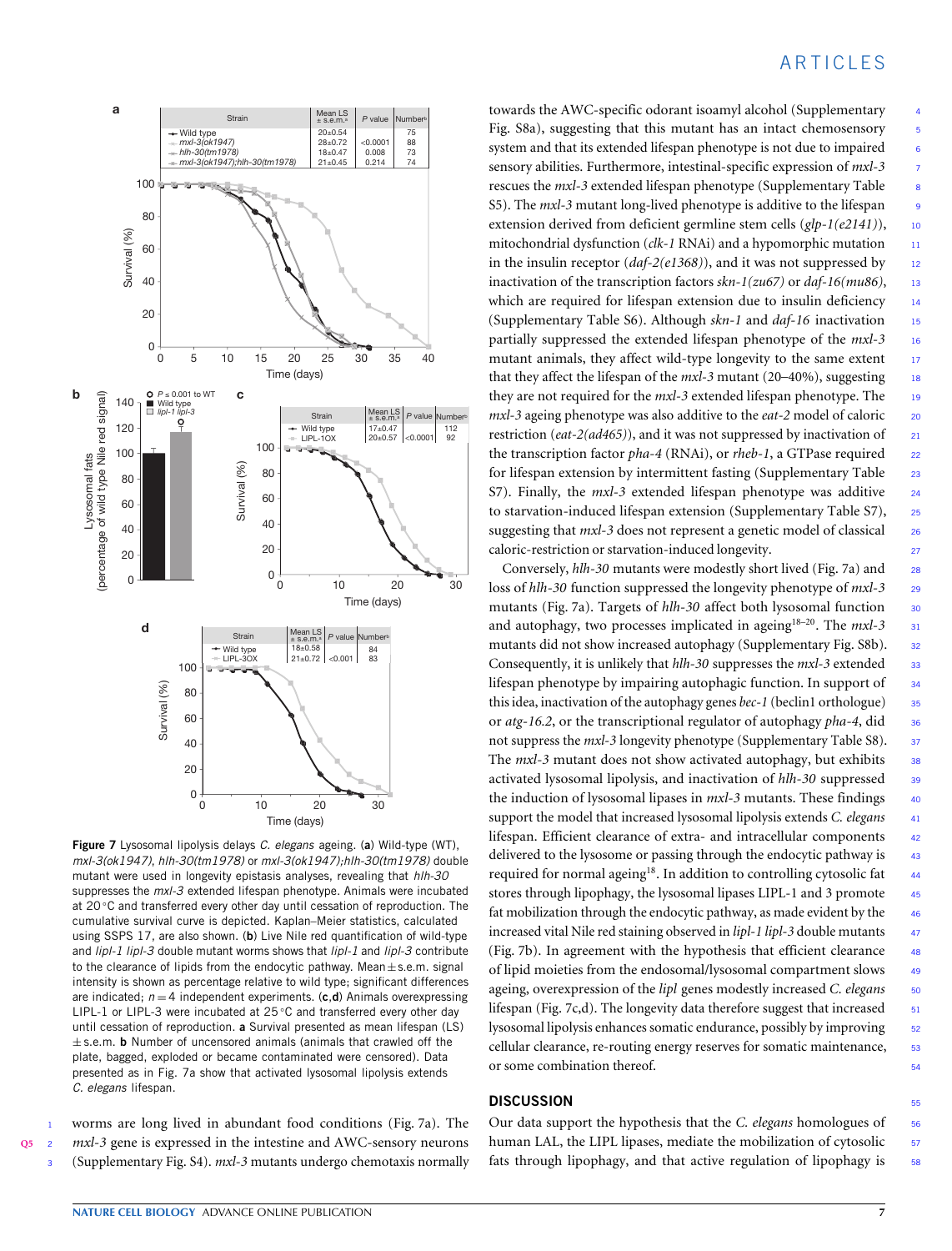# A R T I C L F S



<span id="page-7-0"></span>Figure 8 MXL-3 and HLH-30 model of action. In the presence of nutrients, MXL-3 represses the expression of the lysosomal lipase genes, which contribute to breaking down fats through lipophagy. On fasting, MXL-3 is transcriptionally repressed and delocalizes from the nuclei, releasing the repression of the lysosomal lipases. Concomitantly, HLH-30 translocates

 an ancient mechanism of energy homeostasis selected to adapt to fluctuations in food availability. Furthermore, we find that lysosomal lipolysis is tightly linked to nutrient availability through two metabolic regulators, MXL-3 and HLH-30 [\(Fig.](#page-7-0) [8\)](#page-7-0). When food is available, MXL-3 represses the transcription of the lysosomal lipase genes. On fasting, *mxl-3* mRNA levels drop and the protein quickly disappears from the intestinal nuclei. Concomitantly, HLH-30 is translocated to the nucleus and the *hlh-30* gene is transcriptionally upregulated, at least in part through an autoregulatory mechanism. This reinforces the activation of a fasting transcriptional program that leads to the transient induction of lysosomal lipolysis and autophagy, which, in conjunction with the canonical neutral lipases<sup>21,22</sup>, are required to use internal reserves of energy and survive starvation. Lipid consumption 14 is most important and active in the initial phase of the metabolic <sup>15</sup> response to food deprivation of *C. elegans* males<sup>23</sup>. Here we show that fertile hermaphrodite *C. elegans* transiently activate lysosomal lipolysis, 17 providing a contributing mechanism to the rapid consumption of fat stores in adult worms.

 The transcriptional regulation mediated by MXL-3 and HLH-30 functions independently of the metabolic regulators NHR-49 (ref. 24) and SIR-2.1 (ref. 25). Also, although TOR regulates mammalian TFEB protein function26,27 <sup>22</sup> and *C. elegans hlh-30/CeTfeb* transcription, the inactivation of CeTOR is insufficient to repress *mxl-3*. We show evidence suggesting that the repression of *mxl-3* is required for from the cytoplasm to the nucleus and *hlh-30* expression is induced, in part by an autoregulatory mechanism. In the nucleus HLH-30 enables the activation of lipophagy through the induction of lysosomal lipase and autophagy genes. The activation of this transcriptional program enables utilization of internal reserves of energy, and promotes survival of starvation.

the activation of its target genes, supporting the hypothesis that  $25$ in *C. elegans* CeTOR inhibition is insufficient to fully activate this <sup>26</sup> metabolic programme. CeTOR-independent insulin signalling seems 27 to control *mxl*-3 expression. However, inhibition of insulin signalling 28 is also insufficient to fully activate lysosomal lipolysis, supporting 29 a model in which multiple nutrient-sensing pathways act upstream 30 of lysosomal lipolysis. <sup>31</sup>

The MXL-3-HLH-30 transcriptional circuit is required not only for 32 proper nutrient mobilization in well-fed and fasted conditions but also 33 for normal ageing. MXL-3 promotes ageing and, at least in the context 34 of the *mxl*-3 mutant model, HLH-30 prevents ageing, suggesting that  $\frac{35}{25}$ a transcriptional program selected to adapt to fluctuations in food 36 availability regulates ageing when nutrients are available. We show 37 that the *mxl-3* longevity phenotype is additive to caloric restriction 38 and starvation. Although at first surprising, this observation is in 39 agreement with the fact that the response that  $mxl-3$  orchestrates is 40 transient. Fasting leads to the repression of *mxl*-3 and the activation  $41$ of lysosomal lipolysis, but this response lasts only hours. In contrast, <sup>42</sup> the mean lifespan of post-reproductively starved animals is 29 days. 43 Consequently, it is unlikely that the transient activation of lipophagy 44 would be a major contributor to starvation-induced lifespan extension. 45 Alternatively, we propose that active clearance of lipid moieties from 46 the endosomal/lysosomal compartment and/or signalling molecules 47 derived from lipid breakdown slow ageing in *C. elegans*. <sup>48</sup>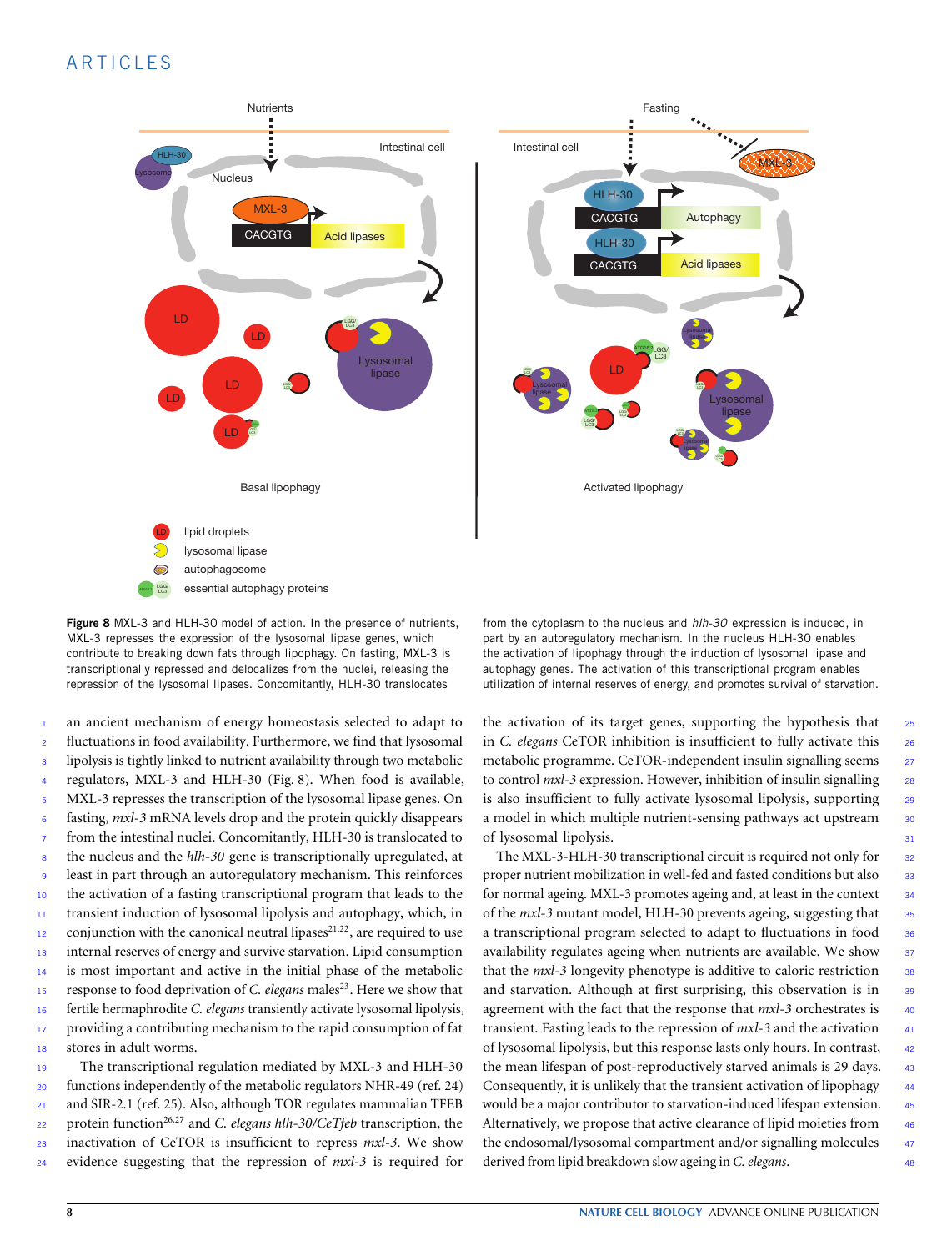<sup>1</sup> In summary, we show that lysosomal lipolysis is an ancient <sup>2</sup> mechanism of energy homeostasis and we present MXL-3 and HLH-30 as metabolic regulators that orchestrate a conserved and adaptive response to food deprivation, in addition to regulating ageing in

- conditions of food abundance. Finally, the conservation of the
- <sup>6</sup> presented response suggests that malfunction of the mechanisms
- that link nutrients to lysosomal function may underlie metabolic
- 8 disorders of as yet unknown aetiology and age-related disorders in
- <sup>9</sup> higher organisms.

#### <sup>10</sup> **METHODS**

<sup>11</sup> [M](http://www.nature.com/doifinder/10.1038/ncb2741)ethods and any associated references are available in the [online](http://www.nature.com/doifinder/10.1038/ncb2741) <sup>12</sup> [version of the paper.](http://www.nature.com/doifinder/10.1038/ncb2741)

<sup>13</sup> *Note: Supplementary Information is available in the [online version of the paper](http://www.nature.com/doifinder/10.1038/ncb2741)*

#### <sup>14</sup> **ACKNOWLEDGEMENTS**

- <sup>15</sup> E.J.O'R. thanks members of the Ruvkun, Ausubel and Kaplan laboratories for 16 helpful comments, especially S. Curran, A. Lee-Conery and M. Wang for help with<br>17 longevity experiments, L. Larkins-Ford for carrying out Biosort analyses. L. Xu for longevity experiments, J. Larkins-Ford for carrying out Biosort analyses, J. Xu for <sup>18</sup> help with qRT–PCR experiments, J. Bai for acquiring confocal microscopy images, <sup>19</sup> and J. Melo, C. Danna and A. Frand for helpful reading of the manuscript. E.J.O'R. <sup>20</sup> is grateful to R. Niedra, B. Seed, Y. Namiki and M. Oettinger for sharing expertise <sup>21</sup> and reagents for mammalian experiments, and thanks H. Y. Mak, A. Soukas, <sup>22</sup> M. Van Gilst, M. Freeman, A. Saghatelian and A. Tyler for protocols, access to <sup>23</sup> equipment and discussions on lipid measurements. E.J.O'R. is also grateful to <sup>24</sup> A. Mah and D. Baillie for generating some transgenic strains used early in this 25 project but not presented here, and thanks N. Martinez and M. Walhout for sharing<br>26 reagents and expertise on veast one-hybrid experiments. We would like to thank reagents and expertise on yeast one-hybrid experiments. We would like to thank
- <sup>27</sup> the National Bioresource Project, the *C. elegans* Genetics Center, C. Bargmann and
- <sup>28</sup> G. Hermann for strains. E.J.O'R. was a recipient of a Human Frontiers Science
- 29 Program Postdoctoral fellowship. This work was supported by grants R01DK070147<br>30 to G.R. and K99DK087928 to E.I.O'R.
- <sup>30</sup> to G.R. and K99DK087928 to E.J.O'R.

#### <sup>31</sup> **AUTHOR CONTRIBUTIONS**

- $32$  E.J.O'R. designed the overall studies, carried out the experiments and wrote the manuscript  $\overline{GR}$  discussed results and revised the manuscript
- manuscript. G.R. discussed results and revised the manuscript.

#### <sup>34</sup> **COMPETING FINANCIAL INTERESTS**

- <span id="page-8-0"></span>**[Q6](#page-11-5)** <sup>35</sup> The authors declare no competing financial interests.
	- 36 Published online at [www.nature.com/doifinder/10.1038/ncb2741](http://www.nature.com/doifinder/10.1038/ncb2741)
	- 37 Reprints and permissions information is available online at [www.nature.com/reprints](http://www.nature.com/reprints)
	- 38 1. Whitehead, R. H. A note on the absorption of fat. *Am. J. Physiol.* **24,**
	- 39 294–296 (1909).<br>40 2. Singh. R. et 40 2. Singh, R. *et al*. Autophagy regulates lipid metabolism. *Nature* **458,** 41 1131–1135 (2009).<br>42 3. Czaia, M. J. & Cue
	- 42 3. Czaja, M. J. & Cuervo, A. M. Lipases in lysosomes, what for? *Autophagy* **5,** 866–867 (2009).
- 4. Kovsan, J., Bashan, N., Greenberg, A. S. & Rudich, A. Potential role of autophagy 43 in modulation of lipid metabolism. *Am. J. Physiol. Endocrinol. Metab.* **298,** 44 45<br>Wang, J. & Kim, S. K. Global analysis of dauer gene expression in *Caenorhabditis* 46
- 5. Wang, J. & Kim, S. K. Global analysis of dauer gene expression in *Caenorhabditis* 46 *elegans*. *Development* **130,** 1621–1634 (2003). 47
- 6. Zinke, I., Schutz, C. S., Katzenberger, J. D., Bauer, M. & Pankratz, M. J. Nutrient 48 control of gene expression in Drosophila: microarray analysis of starvation and sugar-dependent response. *EMBO J.* **21,** 6162–6173 (2002). 50
- 7. Bauer, M. *et al.* Starvation response in mouse liver shows strong correlation with 51<br>life-span-prolonging processes. *Physiol. Genom.* **17.** 230–244 (2004). life-span-prolonging processes. *Physiol. Genom.* 17, 230–244 (2004).
- 8. Mallo, G. V. *et al*. Inducible antibacterial defense system in *C. elegans*. *Curr. Biol.* 53 **12,** 1209–1214 (2002). 54
- 9. Guda, C. pTARGET: a web server for predicting protein subcellular localization. *Nucleic Acids Res.* **34,** W210–W213 (2006). 56
- 10. Guda, C. & Subramaniam, S. pTARGET [corrected] a new method for predicting protein subcellular localization in eukaryotes. *Bioinformatics* **21,** 58 3963–3969 (2005). 59
- 11. Schroeder, L. K. *et al*. Function of the *Caenorhabditis elegans* ABC transporter 60 PGP-2 in the biogenesis of a lysosome-related fat storage organelle. Mol. Biol. Cell **18,** 995–1008 (2007). 62
- 12. Grove, C. A. *et al.* A multiparameter network reveals extensive divergence between *C. elegans* bHLH transcription factors. *Cell* **138,** 314–327 (2009). 64
- 13. O'Rourke, E. J., Soukas, A. A., Carr, C. E. & Ruvkun, G. *C. elegans* major fats 65 are stored in vesicles distinct from lysosome-related organelles. *Cell Metab.* 10,
- 430–435 (2009).<br>Ashrafi, K. et al. Genome-wide RNAi analysis of *Caenorhabditis elegans* fat regulatory 68 14. Ashrafi, K. *et al*. Genome-wide RNAi analysis of *Caenorhabditis elegans* fat regulatory 68 genes. *Nature* 421, 268-272 (2003).
- 15. Sardiello, M. *et al*. A gene network regulating lysosomal biogenesis and function. 70 *Science* **325,** 473–477 (2009). 71
- <span id="page-8-1"></span>16. Settembre, C. *et al*. TFEB links autophagy to lysosomal biogenesis. *Science* **332,** 72 1429–1433. **[Q7](#page-11-6)** 73
- 17. He, C. & Klionsky, D. J. Regulation mechanisms and signaling pathways of autophagy. 74<br>Annu. Rev. Genet. 43. 67–93 (2009). 75 *Annu. Rev. Genet.* **43,** 67–93 (2009). 75
- 18. Samuelson, A. V., Carr, C. E. & Ruvkun, G. Gene activities that mediate 76<br>increased life span of C. elegans insulin-like signaling mutants. Genes Dev. 21, increased life span of *C. elegans* insulin-like signaling mutants. *Genes Dev.* **21,** 77 78 2976–2994 (2007).<br>29 Melendez, A. *et al.* Autophagy genes are essential for dauer development and
- 19. Melendez, A. *et al.* Autophagy genes are essential for dauer development and 79<br>life-span extension in C. elegans. Science 301, 1387–1391 (2003). life-span extension in *C. elegans. Science* **301**, 1387–1391 (2003).
- 20. Hansen, M. *et al*. A role for autophagy in the extension of lifespan by dietary 81 restriction in *C. elegans*. *PLoS Genet* **4,** e24 (2008). 82
- 21. Narbonne, P. & Roy, R. *Caenorhabditis elegans* dauers need LKB1/AMPK to ration 83 lipid reserves and ensure long-term survival. *Nature* **457,** 210–214 (2009). 84
- 22. Jo, H., Shim, J., Lee, J. H., Lee, J. & Kim, J. B. IRE-1 and HSP-4 contribute 85 to energy homeostasis via fasting-induced lipases in *C. elegans*. *Cell Metab.* **9,** 86 440–448 (2009). 87
- 23. Tan, K. T., Luo, S. C., Ho, W. Z. & Lee, Y. H. Insulin/IGF-1 receptor signaling 88 enhances biosynthetic activity and fat mobilization in the initial phase of starvation 89 in adult male *C. elegans*. *Cell Metab.* **14,** 390–402 (2011). 90
- 24. Van Gilst, M. R., Hadjivassiliou, H. & Yamamoto, K. R. A *Caenorhabditis elegans* 91 nutrient response system partially dependent on nuclear receptor NHR-49. *Proc.* 92 *Natl Acad. Sci. USA* **102,** 13496–13501 (2005). 93
- 25. Walker, A. K. *et al*. Conserved role of SIRT1 orthologs in fasting-dependent inhibition 94 of the lipid/cholesterol regulator SREBP. *Genes Dev.* 24, 1403-1417 (2010).
- 26. Settembre, C. *et al.* A lysosome-to-nucleus signalling mechanism senses and 96<br>regulates the lysosome via mTOR and TFEB. *EMBO J.* **31**, 1095–1108 (2012). regulates the lysosome via mTOR and TFEB. *EMBO J.* **31,** 1095–1108 (2012).
- 27. Roczniak-Ferguson, A. *et al*. The transcription factor TFEB links mTORC1 signaling 98 to transcriptional control of lysosome homeostasis. *Sci. Signal* **5,** ra42 (2012). 99
- <span id="page-8-2"></span>28. Pfaffl, M. W. A new mathematical model for relative quantification in real-time 100 RT-PCR. *Nucleic Acids Res.* **29,** e45 (2001). **[Q8](#page-11-7)** 101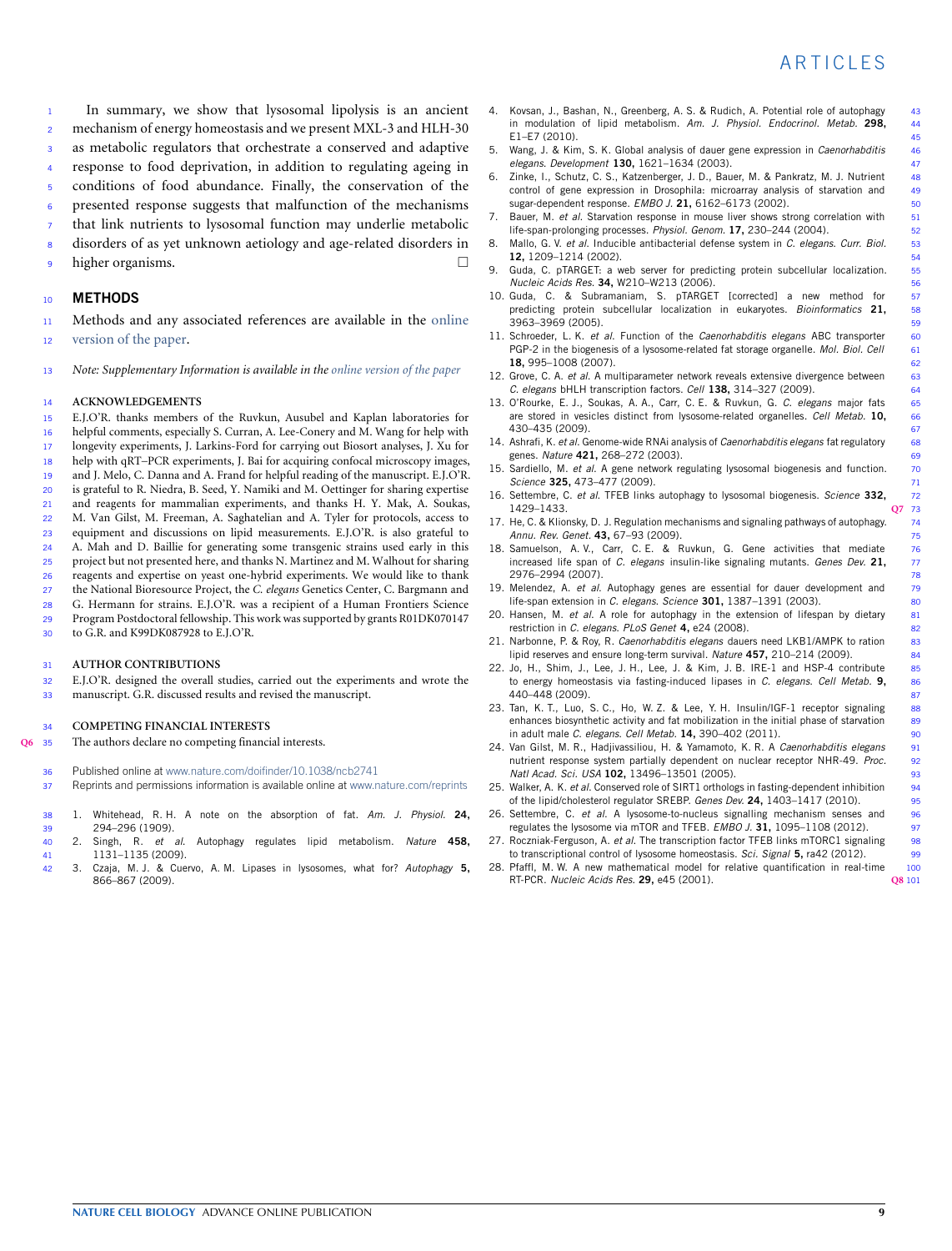#### M E T H O D S **DOI: 10.1038/ncb2741**

#### <sup>1</sup> **METHODS**

 **Strains.** N2 Bristol was used as the wild-type strain. The following mutant strains were used: *rrf-3(pk1426)*, *daf-2(e1368)*, *daf-16*(*mu86*), *eat-2(ad465)*, *skn-1(zu67)*, *glp-1(e2141)*, *lipl-1(tm1954)*, *lipl-3(tm4498*), *mxl-3(ok1947)*, *mxl- 3(tm2580)* and *hlh-30(tm1978)*. For *lipl* transcriptional fusions, *Is*[*lipl-1p*::GFP- pest], *Ex*[*lipl-2p*::RFP-pest;*myo-2p*::GFP], *Ex*[*lipl-3p*::RFP-pest;*myo-2p*::GFP] and *Ex*[*lipl-4p*::GFP;*myo-2p*::RFP] were used. For LIPL overexpression, *Ex*[*ges- 1p*::LIPL-1cDNA::SL2::GFP;*myo-2p*::RFP], *Ex*[*ges-1p*::LIPL-2 cDNA::SL2::GFP; *myo-2p*::RFP] and *Ex*[*ges-1p*::LIPL-3 cDNA::SL2::GFP; *myo-2p*::RFP] were used. *ges-1* P driving *lipl-2* and *lipl-3* complementary DNAs were fused to TagRFP, and LIPL-1 to eGFP for subcellular localization experiments. LIPL-1::TagRFP is toxic, and LIPL-1::mGFP shows very dim signal. For tissue distribution, rescue analysis and ChIP of MXL-3, *mxl-3p*::MXL-3::mGFP;*myo-2p*::RFP was used. The *vha-6* promoter was used to drive intestinal tissue-specific rescue 15 of *mxl-3*. For *mxl-3* tissue-specific knockdown analyses, lines were created<br>16 following the strategy of ref 29 Briefly, double stranded RNAi against *mxl-3* was following the strategy of ref. 29. Briefly, double stranded RNAi against *mxl-3* was specifically generated in the gut or AWC neurons of the non-spreading *sid-1(qt9)* strain expressing the *lipl-1* P::GFP transcriptional reporter. *Is*[*lipl-1p*::GFP- pest] was crossed into *sid-1(qt9)*. *Ex*[*ges-1p*::Mxl-3IR::SL2::GFP;*myo-2p*::RFP], *Ex*[*vha-6p*::Mxl-3IR::SL2::GFP;*myo-2p*::RFP], *Ex*[*odr-1p*::Mxl-3IR::SL2::GFP;*myo- 2p*::RFP], *Ex*[*odr-3p*::Mxl-3IR::SL2::GFP;*myo-2p*::RFP] and *Ex*[*mxl-3p*::Mxl- 3IR::SL2::GFP;*myo-2p*::RFP] were created by cloning the desired promoters in the AscI/Pme sites of pWormgatePro plasmids and then using the LR/BP recombinase Gateway system to introduce inverted repeat sequences of the *mxl-3* open reading frame. The constructs were injected into *sid-1(qt9)* animals carrying *lipl-1* P::GFP. For tissue distribution, rescue and ChIP analysis of HLH-30, *hlh-30p*::HLH-30cDNA::eGFP::*hlh-30* 3'UTR; *myo-2p*::RFP was used. DA2123 was used to assess autophagy levels; the transgene was crossed into *mxl-3(ok1947)* and *hlh-30(tm1978)*. Strain VS20 was used in ATGL-1 localization analyses.

<sup>30</sup> *C. elegans* **fasting assay.** *Transcriptional analyses.* Young adults (adult vulva with fewer than five eggs) were harvested, washed in a 35 µm nylon mesh, and seeded in <sup>32</sup> empty NGM plates (fasting) or back onto OP50 plates (well-fed control). After the fasting period, treated and controls were harvested, washed in a 35 µm nylon mesh, <sup>34</sup> and quickly frozen in liquid nitrogen. qRT–PCR data presented are from at least <sup>35</sup> three independent experiments and all values are normalized to *ama-1* as internal 36 control as well as to transcript levels in the untreated or wild-type animals.<br> $\frac{37}{47}$  Eqt content assessment Except for  $h/h$ -30(tm1978) experiments batchli

<sup>37</sup> *Fat content assessment.* Except for *hlh-30(tm1978)* experiments, hatchlings were synchronized for 48 h on S-basal, then seeded on OP50 plates, and incubated at 39 20 °C, unless otherwise stated. Animals were fasted for the indicated amounts of time and immediately treated for ORO staining<sup>13</sup>, fixed for electron microscopy, or frozen 41 for later processing. FAMEs were extracted and measured as previously reported<sup>30</sup>. <sup>42</sup> Equal numbers of worms were compared.

 *Starvation survival.* Approximately 10,000 synchronized hatchlings obtained by egg preparation and incubation in minimal medium, or synchronized young L4s extensively washed through a 20 µm mesh, were followed for each strain. No difference in survival was observed between *hlh-30(tm1978)* and wild-type worms if eggs were seeded immediately after bleaching on food-containing plates, suggesting that *hlh-30(tm1978)* mutant worms are not hypersensitive to bleach. Hatchlings or larvae were resuspended in 10 ml S-basal to which 2.5 µl 5 mM Sytox Green 50 (Molecular Probes) and 1  $\mu$ l 10% Triton X-100 were added. The worm suspensions 51 were maintained rocking at 20 °C. A minimum of 500 worms were run through a COPAS Biosort (Union Biometrica) at the indicated times. Animals with green fluorescent signal of 50 or over were dead, as previously established by lack of movement in a liquid drop. Percentage survival = (1 − (worms with green signal  $>50/total$  worms))  $\times 100$ .

<span id="page-9-0"></span> **Mammalian fasting assays.** *Mouse experiments.* Five 9-week-old females were fasted for 10 h (8 pm–6 am), and five were fed *ad libitum*. Liver samples were extracted and immediately frozen in liquid nitrogen. RNA was extracted according to manufacturer's recommendations (TriReagent, MBP). Cyp4a14 was used as positive control and actin B to normalize cDNA. Each experiment was repeated twice.<br> $\overline{61}$  linage activity from whole lysates was measured in a reaction mix as described below. 61 Lipase activity from whole lysates was measured in a reaction mix as described below.<br> $\epsilon_6$  HepG2 experiments. HepG2 human hepatocytes were grown in IMDM complete *HepG2 experiments.* HepG2 human hepatocytes were grown in IMDM complete medium supplemented with 10% heat-inactivated fetal calf serum. At 50% confluence, three plates were washed with PBS and the cells were incubated in serum-free Earle's balanced salt solution, whereas another three plates were left in complete media as controls. At the indicated times cells from one complete medium and one salt solution plate were harvested and frozen in liquid nitrogen. RNA was extracted according to manufacturer 's recommendations (TriReagent, MBP). **[Q9](#page-11-8)** <sup>69</sup> Specific TaqMan probes were purchased from Applied Biosystems. insulin-like growth factor-binding protein (IGFBP) was used as a positive control, and actin

B to normalize cDNA. Each experiment was repeated three times. TFEB was <sup>70</sup> knocked down in HepG2 cells using human TFEB Stealth RNAi siRNAs (HSS111870, 71 Invitrogen). Twenty-four hours after transfection using Lipofectamine RNAiMAX <sup>72</sup> transfection reagent (Invitrogen), two plates of TFEB knocked-down cells and 73<br>two plates of negative-control transfected cells (Stealth RNAi siRNA Negative 74 two plates of negative-control transfected cells (Stealth RNAi siRNA Negative 74<br>Control) were harvested and split into a total of seven plates. Fortv-eight hours 75 Control) were harvested and split into a total of seven plates. Forty-eight hours after transfection, half the TFEB knocked-down and negative control cells were 76 resuspended in EEBS. At the indicated times, cells from one TFEB knocked-down 77<br>complete medium and one TFEB knocked-down EEBS, plus one negative control 78 complete medium and one TFEB knocked-down EEBS, plus one negative control 78<br>complete medium and one negative control EEBS plate, were harvested and 79 complete medium and one negative control EEBS plate, were harvested and 79<br>processed for transcriptional analysis as described above. TFEB expression was tested processed for transcriptional analysis as described above. TFEB expression was tested by TaqMan PCR. 81

**Lipase assay.** Animals were resuspended in 300 µl of 200 mM sodium acetate 82 buffer pH 4.5, and immediately frozen in liquid nitrogen. To assay, samples were 83<br>sonicated and protein concentrations were measured. Reaction mix: 250 µg of 84 sonicated and protein concentrations were measured. Reaction mix: 250 µg of total protein (up to  $100 \mu$ l of lysate),  $20 \mu$ l  $2 M$  sodium acetate buffer at pH 4.5, 85 10 μl 4-methylumbelliferyl palmitate (4 mg ml<sup>-1</sup>), bring reaction volume to 200 μl 86 with water. Fluorescence was read after 2 h at room temperature in a plate reader, 87<br>excitation 355 nm-emission 460 nm. excitation 355 nm-emission 460 nm.

**Immunostaining.** GFP was revealed with anti-GFP antibody (Roche, catalogue no 89 11814460001) and PGP-2 was revealed with anti-PGP-2 antibody kindly provided <sup>90</sup> by G. Hermann<sup>11</sup>. TagRFP antibody was raised in house. 91

<span id="page-9-1"></span>**RNAi screen.** An RNAi sublibrary containing 403 predicted transcriptional 92 regulators and co-regulators and 193 nuclear hormone receptors (Supplementary 93<br>Table S2) was built by cherry-picking clones from the Ahringer genome-wide and 94 Table S2) was built by cherry-picking clones from the Ahringer genome-wide and the Vidal RNAi library. The strain carrying the GFP transcriptional fusion to *lipl-1* <sup>95</sup> was used to screen for transcriptional regulators that affect transcriptional activation <sup>96</sup> of lipolysis. RNAi bacteria were cultured for 12 h in Luria–Bertani medium with **[Q10](#page-11-9)** <sup>97</sup> 100 μg ml<sup>-1</sup> ampicillin, and then washed with S-basal and seeded onto RNAi agar 98 plates containing 5 mM isopropyl-β-D-thiogalactoside (IPTG). The plates were 99<br>left to drv in a laminar-flow hood and incubated at room temperature overnight 100 left to dry in a laminar-flow hood and incubated at room temperature overnight to induce dsRNA expression. Synchronized *Is*[*lipl-1p*::GFP-pest; *myo-2p*::RFP] <sup>101</sup> hatchlings were seeded on the plates. After 3 days of incubation at  $20 °C$ , young 102<br>adults were scored for GFP signal (animals fed empty vector control showed no adults were scored for GFP signal (animals fed empty vector control showed no 103<br>signal or a dim signal limited to the tail in these conditions). signal or a dim signal limited to the tail in these conditions).

<span id="page-9-2"></span>**Yeast one-hybrid analyses.** The ability of MXL-3 to bind to the promoters of the 105 lipases was tested in the veast one-hybrid system (Y1H), according to Deplancke *et al.* 106 lipases was tested in the yeast one-hybrid system (Y1H), according to Deplancke *et al.* with some modifications. Briefly, *lipl-1* to *4* promoters (3 kb upstream up to the **[Q11](#page-11-10)**<sup>107</sup> ATG) were fused to β-galactosidase or HIS3 and integrated in YM4271. Two <sup>108</sup> clones of each promoter that did not grow in 25 mM 3-aminotriazole (3AT) and 109 showed a pale blue colour in the β-gal assay were transformed with only the Gal-4 110 activation domain or the activation domain fused to the MXL-3 open reading frame. <sup>111</sup> Twenty-four random colonies from each transformation were picked and tested for 112 survival in 3AT or β-gal signal. Expression of a transcriptional regulator able to bind 113 to the tested promoters renders yeast resistant to  $3AT$  and  $\beta$ -gal positive. 114

**ChIP-qPCR.** qPCR of DNA immunoprecipitated from well-fed or 6h-fasted 115 transgenic animals expressing MXL-3::GFP or HLH-30::GFP was carried out as 116 previously described<sup>31</sup>. The MXL-3::GFP line used expresses  $4.2 \pm 0.38$  times more 117  $mxl-3$  than wild-type worms. The HLH-30::GFP line expresses  $6.75 \pm 0.91$  times 118 more *hlh-30* than wild-type worms. Monoclonal mouse αGFP antibody from Roche <sup>119</sup> (catalogue no 11814460001) was used for immunoprecipitation . Three sets of <sup>120</sup> primers surrounding the CACGTG target sites up to 500 bp from the start site of *lipl-1* or *lipl-3* genes were used in qPCRs to compare the immunoprecipitated to 122 input DNA. Fold change was calculated relative to the amplification obtained using 123 two sets of primers surrounding the CACTAT sequence at −88 bp of the *ama-1* start <sup>124</sup> site from immunoprecipitated and input DNA. 125

**Electron microscopy.** Transmitted electron microscopy of osmium-, propylene 126 oxide- and EPON-treated wild-type or mutant young adults was carried out in the <sup>127</sup> Microscopy Core of the Center for Systems Biology/Program in Membrane Biology, 128 which is partially supported by Inflammatory Bowel Disease Grant DK43351 and 129 Boston Area Diabetes and Endocrinology Research Center (BADERC) Award <sup>130</sup> DK57521. <sup>131</sup>

**LRO content assessment.** Animals were synchronized through a 2 h synchronous 132 egg lay or by 24 h hatching at 20 °C in S-basal minimal media. Worms were seeded 133 on NGM plates containing *E. coli* OP50 supplemented with 1 µM of the fluorescent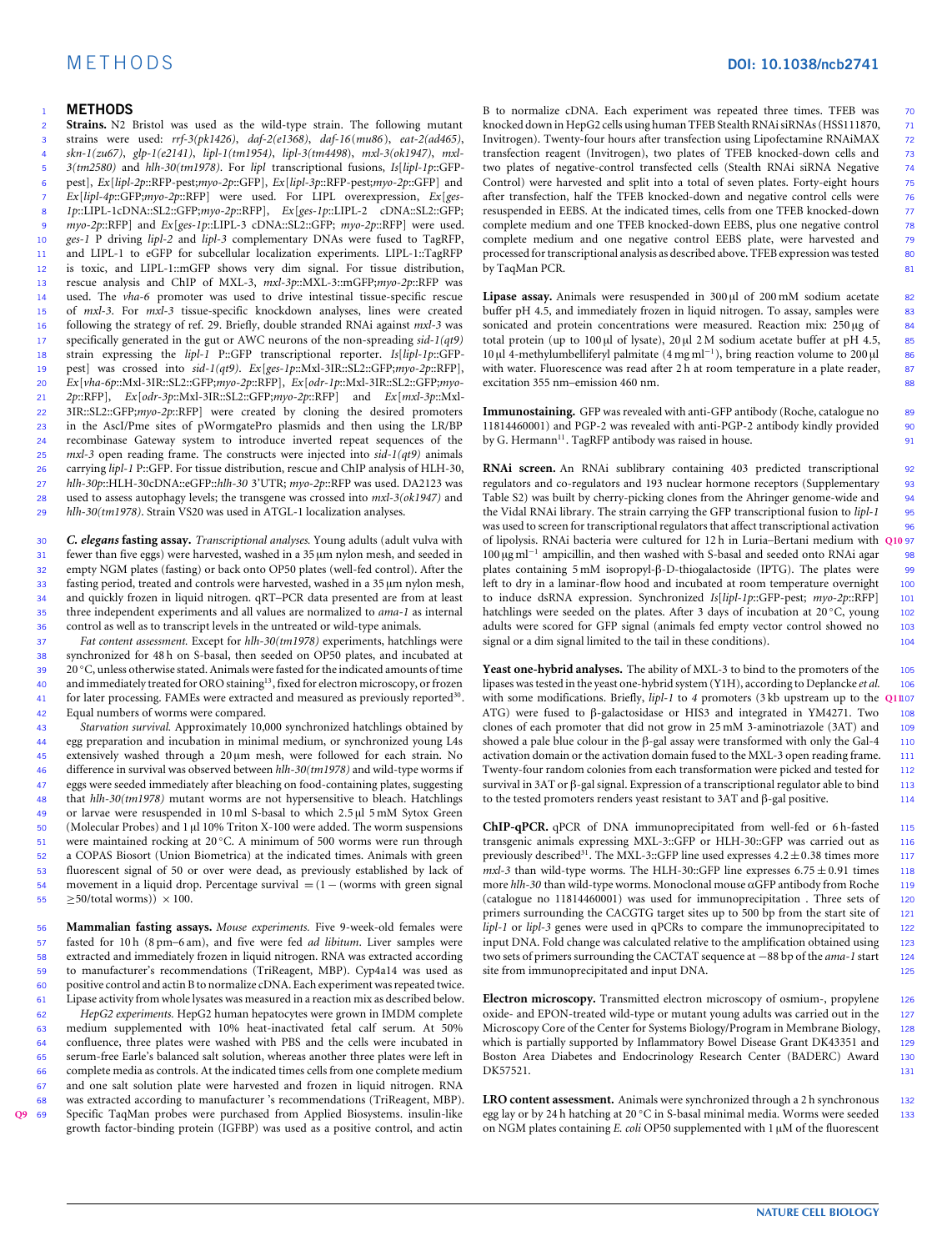#### **DOI: 10.1038/ncb2741** M E T H O D S

fatty acid analogue C1-BODIPY 500/510-C12 (Invitrogen) or 25 ng ml<sup>−</sup><sup>1</sup> <sup>1</sup> of Nile red. Imaging and quantification was conducted using an Axioplan microscope and Axiovision software (Zeiss). At least 25 animals were imaged in at least two independent experiments.

<sup>5</sup> **Lysosomal fractionation.** Lysosomes were isolated from mixed stage LIPL- $\overline{3}$ : TagRFP animals using a LYSISO1 kit (Sigma) as previously described<sup>32</sup>. The 7 lysosome enrichment was determined by measuring acid phosphatase activity<br>8 (BioVision) normalized to protein concentration. LIPL-3::TagRFP was detected (BioVision) normalized to protein concentration. LIPL-3::TagRFP was detected <sup>9</sup> using α-TagRFP antibodies from Evrogen. Acid lipase activity was measured as described above.

- 11 **Longevity assays.** Synchronized day-1 adults were transferred to fresh NGM OP50<br>12 or RNAi plates every two days until no progeny was observed and then once a week
- 12 or RNAi plates every two days until no progeny was observed and then once a week<br>13 for RNAi to keep the strength of the treatment. Two to six independent assays were
- 13 for RNAi to keep the strength of the treatment. Two to six independent assays were<br>14 carried out. Lifespan experiments were conducted at  $20^{\circ}$ C, unless otherwise stated.
- 14 carried out. Lifespan experiments were conducted at 20 ℃, unless otherwise stated. <sup>15</sup> Kaplan–Meier survival analysis was done using SSPS 17 software; significance was determined using log-rank statistics.

**Statistical analyses.** *t*-test analyses were carried out in all experiments with three or 16 more biological replicates (independent experiments). For experiments with  $n = 2$ , 17 more biological replicates (independent experiments). For experiments with  $n = 2$ , representative data are presented. Log-rank statistics was used for the analysis of the <sup>18</sup> longevity experiments as explained above.

- 29. Briese, M., Esmaeili, B., Johnson, N. M. & Sattelle, D. B. pWormgatePro enables 20<br>promoter-driven knockdown by hairpin RNA interference of muscle and neuronal 21 promoter-driven knockdown by hairpin RNA interference of muscle and neuronal gene products in *Caenorhabditis elegans*. *Invert Neurosci.* **6,** 5–12 (2006). 22
- 30. Watts, J. L. & Browse, J. Genetic dissection of polyunsaturated fatty acid synthesis 23
- in *Caenorhabditis elegans*. *Proc. Natl Acad. Sci. USA* **99,** 5854–5859 (2002). 24 31. Mukhopadhyay, A., Deplancke, B., Walhout, A. J. & Tissenbaum, H. A. Chromatin 25<br>immunoprecipitation (ChIP) coupled to detection by quantitative real-time PCR to immunoprecipitation (ChIP) coupled to detection by quantitative real-time PCR to  $26$ <br>study transcription factor binding to DNA in *Caenorhabditis elegans. Nat. Protoc.* 3. 27 study transcription factor binding to DNA in *Caenorhabditis elegans. Nat. Protoc.* 3. 698–709 (2008). 28
- 32. Liu, B., Du, H., Rutkowski, R., Gartner, A. & Wang, X. LAAT-1 is the lysosomal 29<br>lysine/arginine transporter that maintains amino acid homeostasis. Science 337, 30 lysine/arginine transporter that maintains amino acid homeostasis. *Science* **337,** 30  $351 - 354$  (2012).